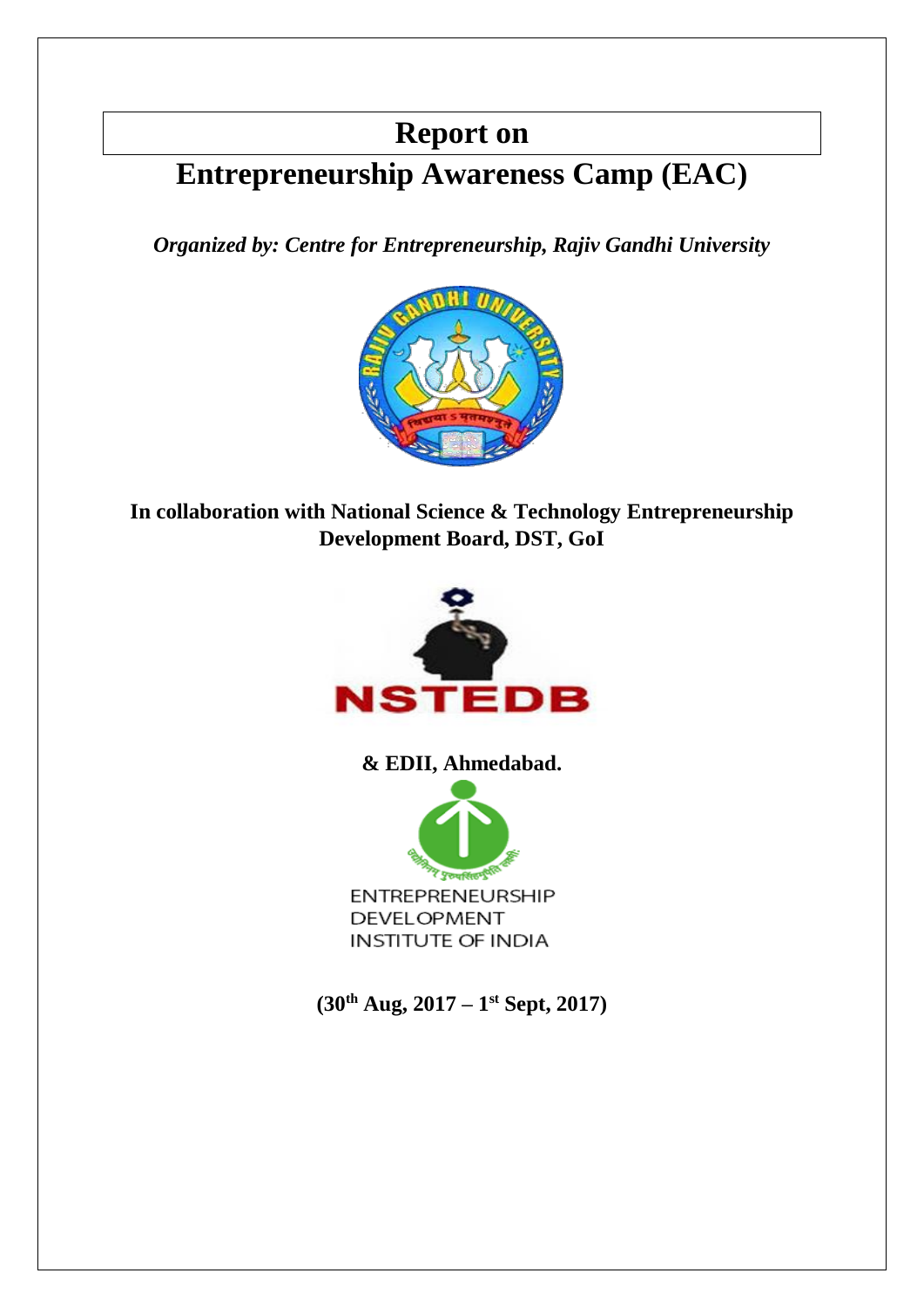# **Chief Patron**



**Prof. Tamo Mibang Vice Chancellor Rajiv Gandhi University**



**Prof. Amitava Mitra Finance Officer Rajiv Gandhi University**



**Prof. Tamo Riba Registrar Rajiv Gandhi University**

**Patron Patron Patron**



**Prof. RC Parida Chairman Advisory Committee Centre for Entrepreneurship Rajiv Gandhi University**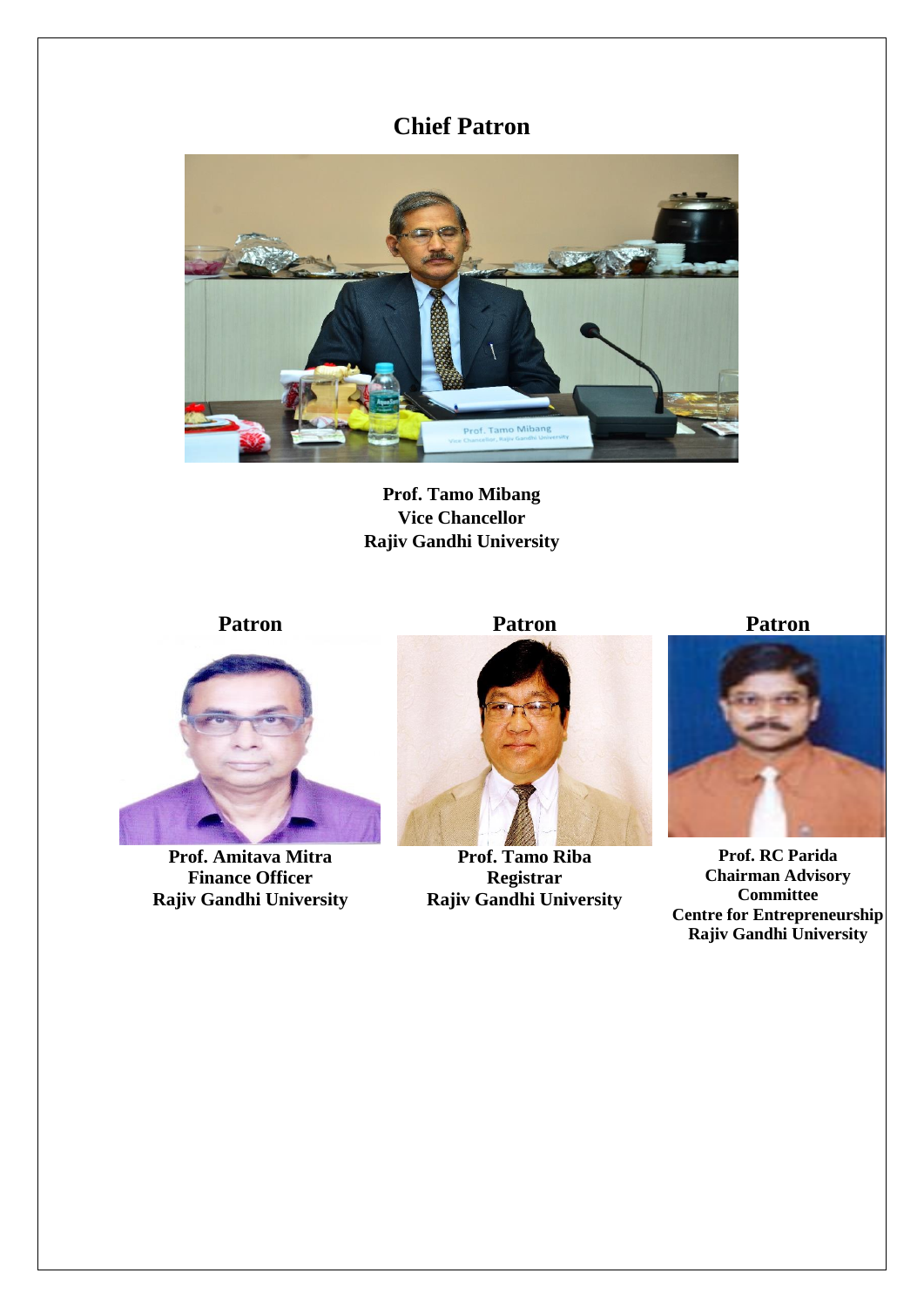## **Entrepreneurship Awareness Camp (EAC) (30th Aug, 2017 – 1 st Sept, 2017)**

The entrepreneurship awareness camp was a (3) three days' workshop organized to explore the world of entrepreneurship as a potential career opportunities for students. As the Indian economy has changed a lot since liberalization, there are potential industries where there are ample opportunities for entrepreneurship. In the context of NE India, and Arunachal Pradesh in particular, sectors such as agriculture, food processing, education and tourism which has the potential to develop into a viable industry in the state. With the development of entrepreneurship ecosystem in India, if youth can tap into the national ecosystem, then, the potential of the industries can be explored and scaled up in the near future.

The entrepreneurship awareness camp intends to impart participants with the knowledge, skills and attitude related to entrepreneurship. The camp's goal was to equip the participants with the basic knowledge of entrepreneurship so that they could explore and start business in the near future.

#### **Objective**

- 1) To explore entrepreneurship as a potential career.
- 2) Impart basic knowledge, skills and attitude related to entrepreneurship

3) Promote the message of entrepreneurship in Arunachal Pradesh

**Audience:** Students with Science and Technology backgrounds from Arunachal Pradesh. (Refer Annexure I for details)

**Course Content**: Introduction to Entrepreneurship, Motivation & Personality issues of Entrepreneurship, Business Opportunity Identification, Business Plan & Project Preparation, Financial Aspects of Entrepreneurship, Interaction with Entrepreneur and Factory Visit. (Refer Annexure II for Details)

Pedagogy: In the EDP programme. resource persons with different backgrounds utilized various entrepreneurial education methods. Some of the selected list of methods used in the programme were lectures, experiential learning, reflection, participatory method and field visits.

**Outcome:** At the end of the programme, students expressed interest and intention to explore entrepreneurship as a career. Further, information related to entrepreneurship were sought by the students. More experiential learning related to entrepreneurship education were expressed by the students.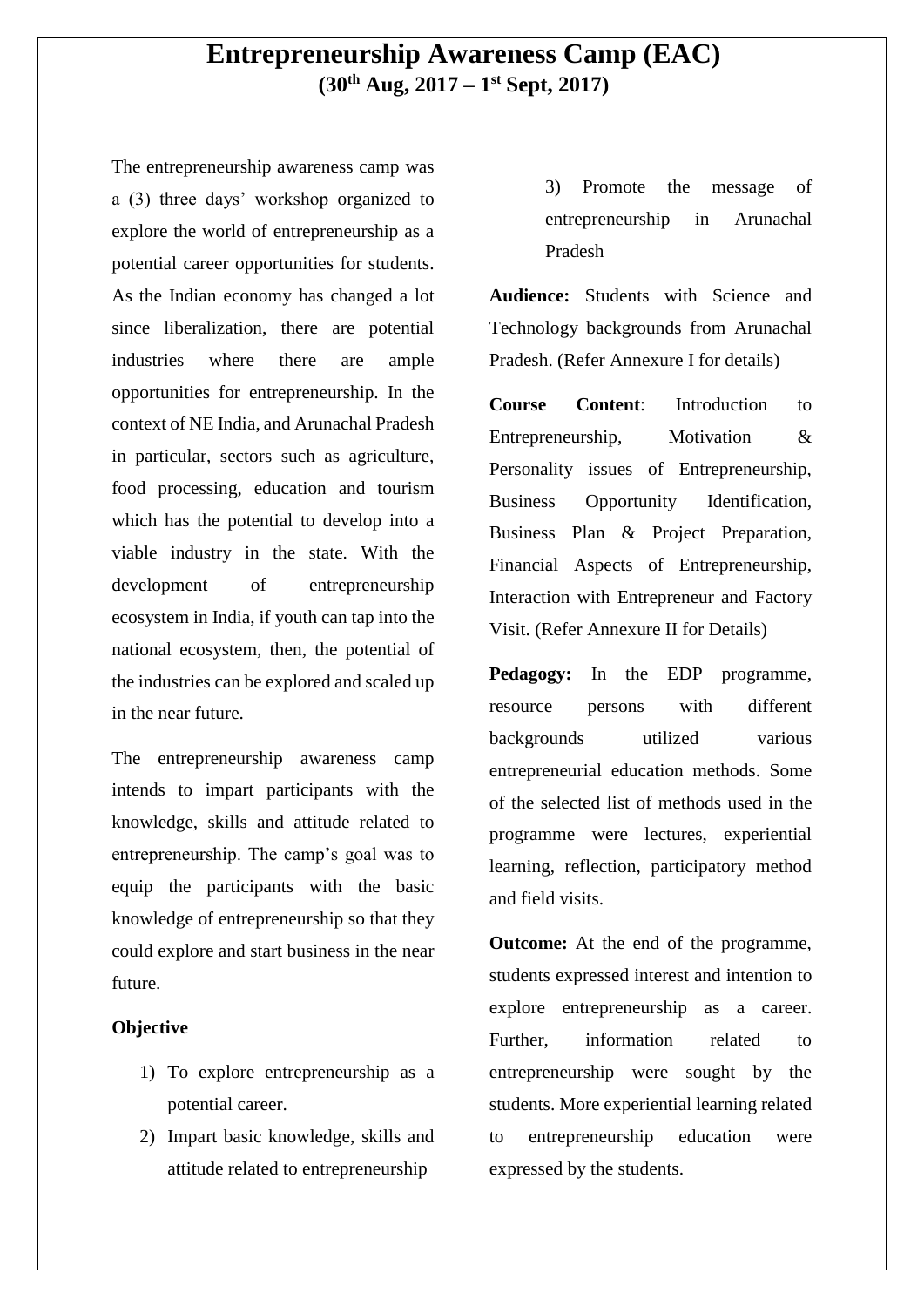#### **A Few Moments from the EAC**



*1.Opening Ceremony with the dignitaries.*



*2 Factory Visit*



 *3 Group photos of the participants*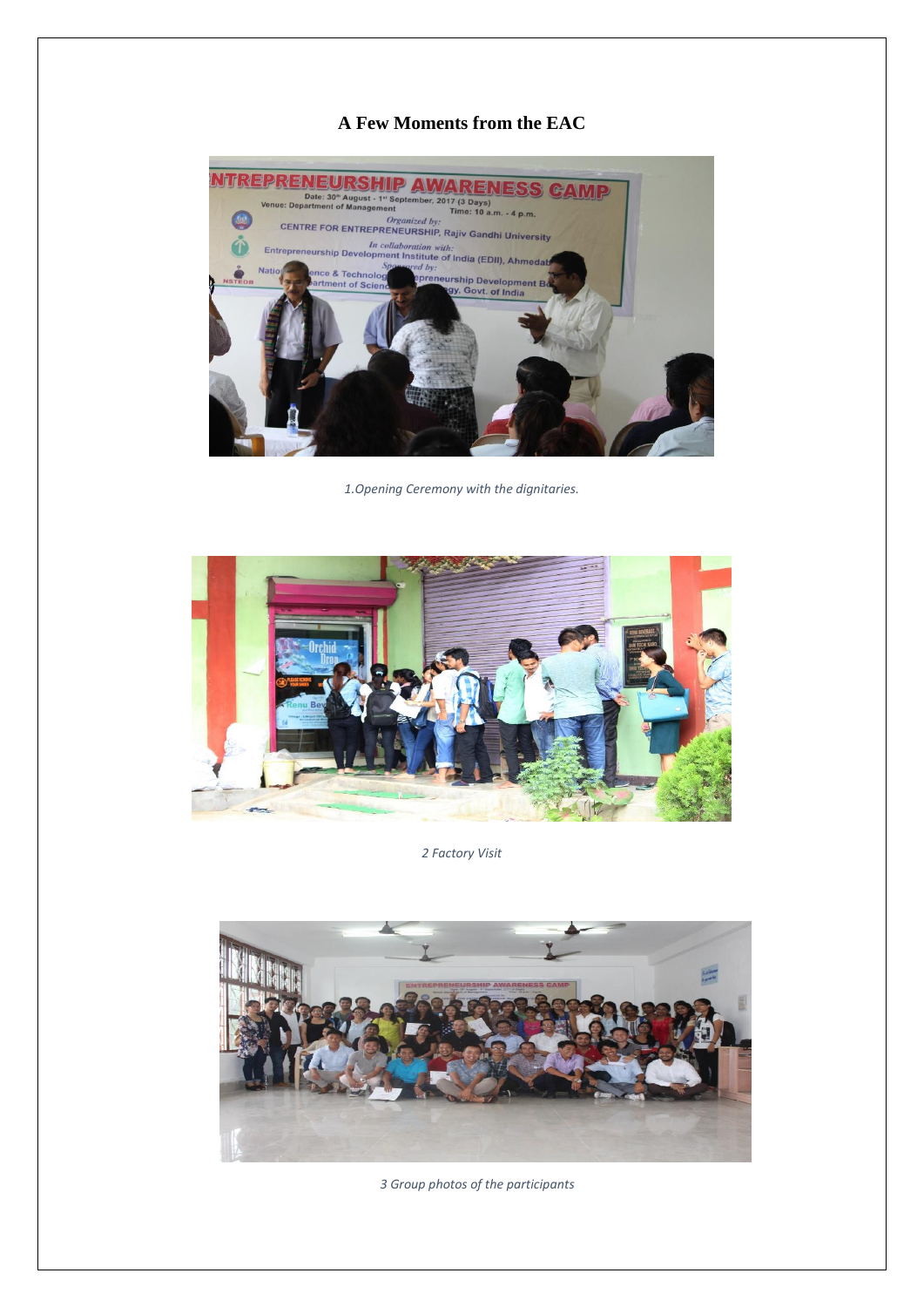### **Convenor of the Workshop**

Gautam Huidrom Coordinator Centre for Entrepreneurship (Department of Management) Rajiv Gandhi University, Rono Hills, Doimukh Email: [ghuidrom@gmail.com](mailto:ghuidrom@gmail.com) Ph: 9402275973

### **Deputy Convenor of the Workshop**

Odang Tayeng Deputy Coordinator Centre for Entreprneurship (Department of Management) Rajiv Gandhi University, Rono Hills, Doimukh Email: [odangbai@gmail.com](mailto:odangbai@gmail.com) Ph: 9436079220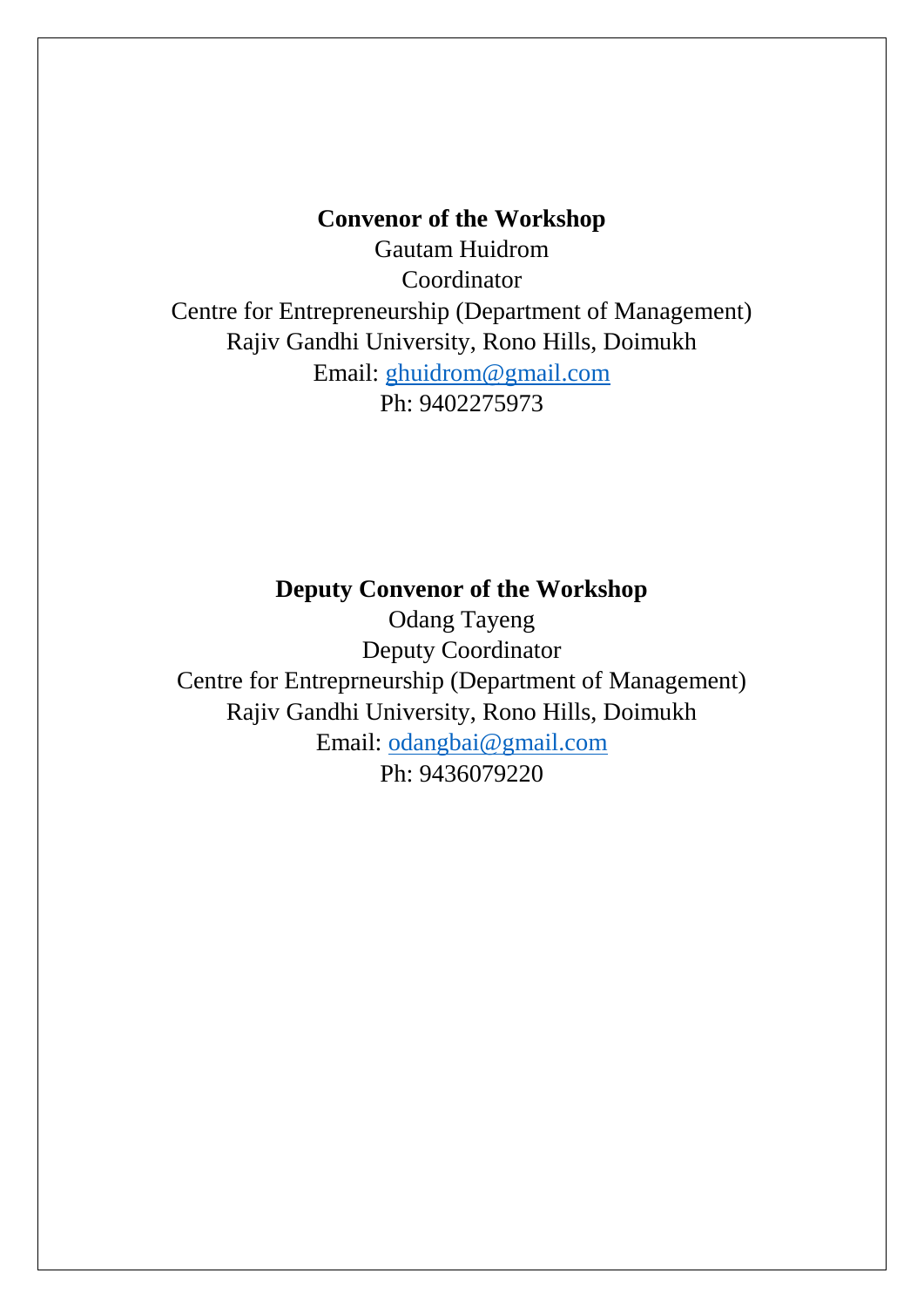#### **Annexure – I**

### **List of Participants**

| Sl.<br>N <sub>0</sub> | <b>Name of the Participants</b> | Age | Male/<br><b>Female</b> | <b>Education</b> | Category:<br>General/ST/<br><b>SC/OBC/</b><br><b>Minority</b> | <b>Adhaar</b><br>No. |
|-----------------------|---------------------------------|-----|------------------------|------------------|---------------------------------------------------------------|----------------------|
| $\mathbf{1}$          | <b>SIPA YACHU</b>               | 22  | <b>MALE</b>            | B.E              | <b>ST</b>                                                     | 892181776<br>104     |
| $\overline{2}$        | <b>JORAM KURU</b>               | 21  | <b>MALE</b>            | <b>BSc</b>       | <b>ST</b>                                                     | 393775088<br>271     |
| 3                     | <b>TAP ADAM</b>                 | 22  | <b>FEMALE</b>          | <b>BE</b>        | <b>ST</b>                                                     | 262653163<br>366     |
| $\overline{4}$        | <b>BATH BUDH</b>                | 25  | <b>MALE</b>            | <b>BE</b>        | <b>ST</b>                                                     | 756764334<br>504     |
| 5                     | <b>LIAGI TASSANG</b>            | 30  | <b>MALE</b>            | <b>Bsc</b>       | <b>ST</b>                                                     | 267031889<br>305     |
| 6                     | <b>MUDANG TAGIYA</b>            | 32  | <b>MALE</b>            | <b>BCA</b>       | <b>ST</b>                                                     | 979958114<br>579     |
| $\overline{7}$        | <b>NABAM PEINEA</b>             | 22  | <b>MALE</b>            | <b>BSc</b>       | <b>ST</b>                                                     | 824993264<br>758     |
| 8                     | <b>DEBIA TAKANG</b>             | 25  | <b>MALE</b>            | <b>BE</b>        | $\overline{\text{ST}}$                                        | 337901310<br>569     |
| 9                     | <b>UDAY SANKAR DAS</b>          | 28  | <b>MALE</b>            | <b>BCA</b>       | <b>OBC</b>                                                    | Assam<br>exempted    |
| 10                    | <b>LEEGANG THARI</b>            | 23  | <b>MALE</b>            | <b>BE</b>        | <b>ST</b>                                                     | 945275414<br>218     |
| 11                    | <b>KIPA ROBIN</b>               | 25  | <b>MALE</b>            | <b>BE</b>        | <b>ST</b>                                                     | 594915555<br>327     |
| 12                    | <b>CHUKHU TEYI</b>              | 23  | <b>MALE</b>            | <b>Bsc</b>       | <b>ST</b>                                                     | 676741146<br>829     |
| 13                    | TEM KUTUNG                      | 24  | <b>MALE</b>            | <b>BE</b>        | <b>ST</b>                                                     | 511918433<br>368     |
| 14                    | <b>APUNG TARAK</b>              | 24  | <b>FEMALE</b>          | <b>BE</b>        | <b>ST</b>                                                     | 592593523<br>430     |
| 15                    | <b>BENGIA ACHA</b>              | 24  | <b>FEMALE</b>          | <b>Bsc</b>       | <b>ST</b>                                                     | 770046125<br>008     |
| 16                    | PURA JAILYANG                   | 23  | <b>FEMALE</b>          | <b>Bsc</b>       | <b>ST</b>                                                     | 903302024<br>943     |
| 17                    | <b>HIBU SAMBYO</b>              | 27  | <b>MALE</b>            | <b>Bsc</b>       | <b>ST</b>                                                     | 661203807<br>933     |
| 18                    | <b>DUTEM SIBOH</b>              | 24  | <b>MALE</b>            | <b>Bsc</b>       | <b>ST</b>                                                     | 906266482<br>369     |
| 19                    | <b>JYOTI KALITA</b>             | 23  | <b>FEMALE</b>          | <b>Bsc</b>       | <b>GENERAL</b>                                                | Assam<br>exempted    |
| 20                    | NINNA LEGO                      | 27  | <b>FEMALE</b>          | <b>BE</b>        | <b>ST</b>                                                     | 220877435<br>184     |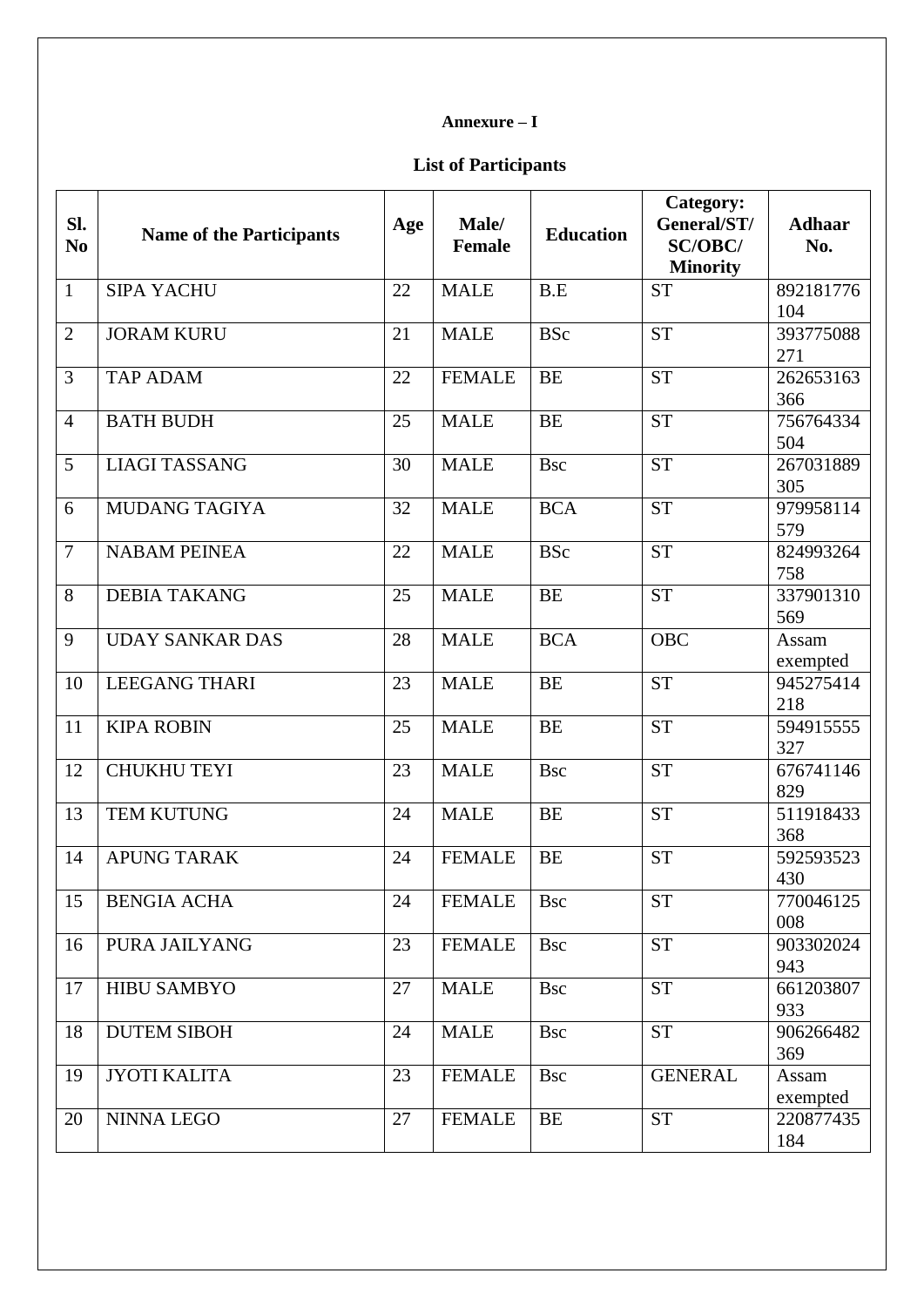| 21 | <b>KALYAN BISWAS</b>        | 27 | <b>MALE</b>   | <b>BE</b> | <b>SC</b>      | 461378230 |
|----|-----------------------------|----|---------------|-----------|----------------|-----------|
|    |                             |    |               |           |                | 890       |
| 22 | PRITAM SARKAR               | 25 | <b>MALE</b>   | <b>BE</b> | <b>SC</b>      | 617520761 |
|    |                             |    |               |           |                | 016       |
| 23 | <b>JILL LIKHA</b>           | 24 | <b>MALE</b>   | <b>BE</b> | <b>ST</b>      | 413697289 |
|    |                             |    |               |           |                | 035       |
| 24 | <b>SHUBHAM JHA</b>          | 21 | <b>FEMALE</b> | <b>BE</b> | <b>GENERAL</b> | 530817361 |
|    |                             |    |               |           |                | 068       |
| 25 | <b>ANANYA BHATTACHARJEE</b> | 22 | <b>FEMALE</b> | <b>BE</b> | <b>OBC</b>     | Assam     |
|    |                             |    |               |           |                | exempted  |
| 26 | <b>LAISHRAM MONA DEVI</b>   | 22 | <b>FEMALE</b> | <b>BE</b> | <b>GENERAL</b> | 867427246 |
|    |                             |    |               |           |                | 578       |

#### **Annexture – I**

### **List of Participants**

| SI.<br>N <sub>0</sub> | <b>Name of the Participants</b> | Age | Male/<br><b>Female</b> | <b>Education</b> | Category:<br>General/ST/<br><b>SC/OBC/</b><br><b>Minority</b> | <b>Adhaar</b><br>No. |
|-----------------------|---------------------------------|-----|------------------------|------------------|---------------------------------------------------------------|----------------------|
| 27                    | NIBEDITA DAS                    | 24  | <b>FEMALE</b>          | <b>BE</b>        | <b>GENERAL</b>                                                | Assam                |
|                       |                                 |     |                        |                  |                                                               | exempted             |
| 28                    | DEEPIKA YADAV                   | 25  | <b>FEMALE</b>          | <b>BE</b>        | <b>GENERAL</b>                                                | Assam<br>exempted    |
| 29                    | PRAYAS BAJGAI                   | 22  | <b>MALE</b>            | <b>BE</b>        | <b>GENERAL</b>                                                | 720357474<br>126     |
| 30                    | N. CHINGKHEI                    | 23  | <b>MALE</b>            | <b>BE</b>        | <b>GENERAL</b>                                                | 933276152<br>314     |
| 31                    | <b>CATHERINE . L</b>            | 23  | <b>FEMALE</b>          | <b>BE</b>        | <b>GENERAL</b>                                                | 470762352<br>975     |
| 32                    | <b>FAIZUR RAHMAN BABUL</b>      | 24  | <b>MALE</b>            | <b>BE</b>        | <b>GENERAL</b>                                                | 596546745<br>476     |
| 33                    | <b>SANDIP SINGH</b>             | 22  | <b>MALE</b>            | <b>BE</b>        | <b>GENERAL</b>                                                | 343658314<br>628     |
| 34                    | <b>KRITY LATA</b>               | 24  | <b>FEMALE</b>          | <b>BE</b>        | <b>GENERAL</b>                                                | Assam<br>exempted    |
| 35                    | <b>SONIA DAWE</b>               | 25  | <b>FEMALE</b>          | <b>BE</b>        | <b>GENERAL</b>                                                | Assam<br>exempted    |
| 36                    | <b>RIBA GYADI</b>               | 27  | <b>MALE</b>            | <b>BE</b>        | <b>ST</b>                                                     | A/F                  |
| 36                    | <b>CHIMMI LINGGI</b>            | 27  | <b>FEMALE</b>          | <b>BHMCT</b>     | <b>ST</b>                                                     | 287989655<br>437     |
| 37                    | POANLIN RAMWA                   | 23  | <b>MALE</b>            | Msc              | ST                                                            | 849302735<br>835     |
| 38                    | <b>TAGE MAGANG</b>              | 24  | <b>MALE</b>            | <b>MCA</b>       | <b>ST</b>                                                     | 522891115<br>942     |
| 39                    | <b>BINI KIRON</b>               | 25  | <b>MALE</b>            | <b>BE</b>        | <b>ST</b>                                                     | 587649788<br>088     |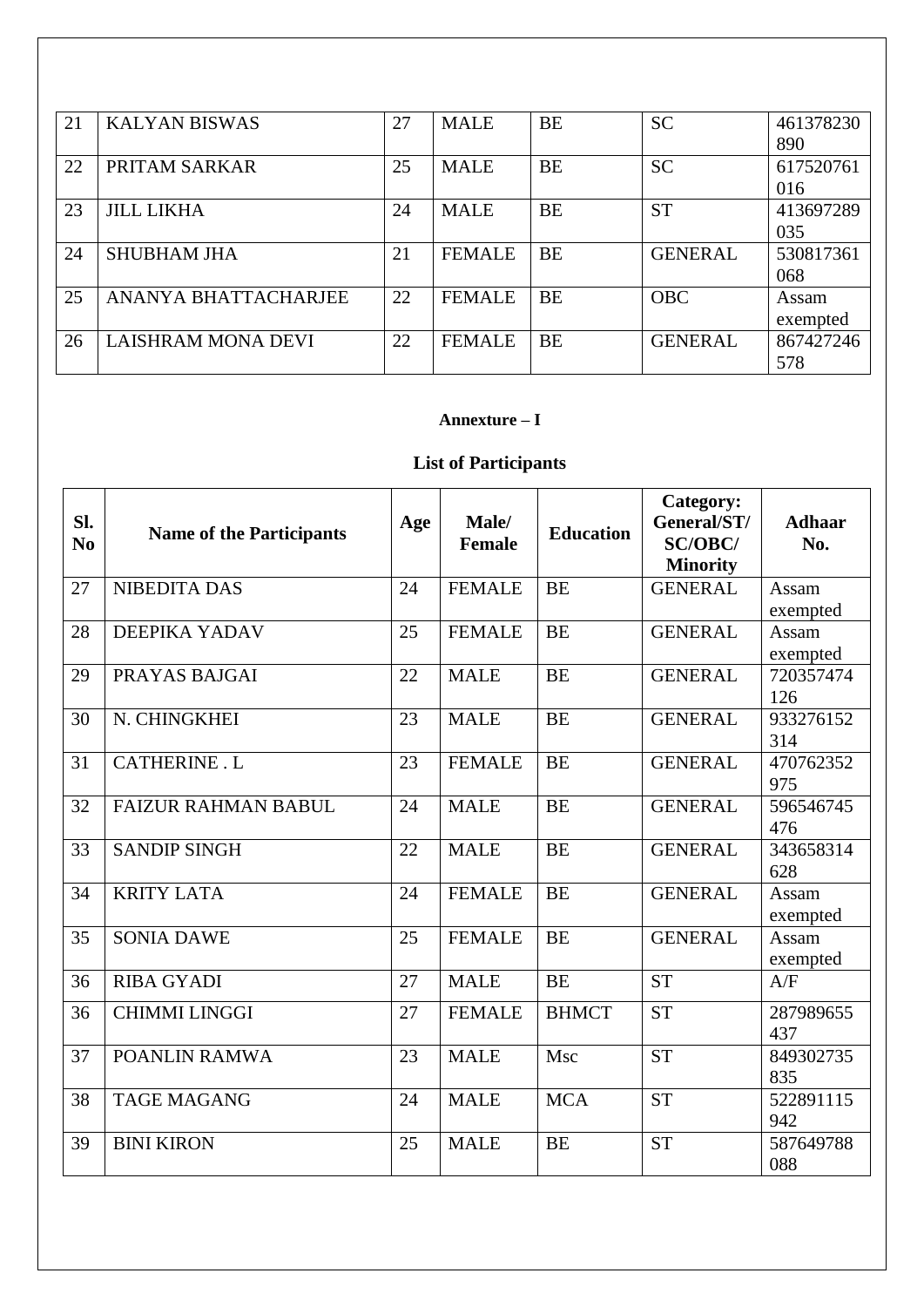| 40 | <b>DIPTESH NAIK</b>  | 23 | <b>MALE</b>   | <b>BE</b> | <b>OBC</b>     | 449977412 |
|----|----------------------|----|---------------|-----------|----------------|-----------|
|    |                      |    |               |           |                | 765       |
| 41 | <b>HAGE AMUNG</b>    | 22 | <b>FEMALE</b> | <b>BE</b> | <b>ST</b>      | 542233830 |
|    |                      |    |               |           |                | 888       |
| 42 | S. CHANDRAKALA DEVI  | 22 | <b>FEMALE</b> | <b>BE</b> | <b>GENERAL</b> | 908721342 |
|    |                      |    |               |           |                | 242       |
| 43 | <b>JYOTSHNA DEVI</b> | 23 | <b>FEMALE</b> | <b>BE</b> | <b>GENERAL</b> | 376509621 |
|    |                      |    |               |           |                | 669       |
| 44 | <b>DEEPAK SINGH</b>  | 23 | <b>MALE</b>   | <b>BE</b> | <b>GENERAL</b> | Assam     |
|    |                      |    |               |           |                | exempted  |
| 45 | <b>SUDIP SAIKIA</b>  | 21 | <b>MALE</b>   | <b>BE</b> | <b>OBC</b>     | Assam     |
|    |                      |    |               |           |                | exempted  |
| 46 | RANI INDIRA MANDAL   | 23 | <b>FEMALE</b> | <b>BE</b> | <b>GENERAL</b> | Assam     |
|    |                      |    |               |           |                | exempted  |
| 47 | <b>SOURAVH P ROY</b> | 22 | <b>MALE</b>   | <b>BE</b> | <b>GENERAL</b> | Assam     |
|    |                      |    |               |           |                | exempted  |
| 48 | <b>ANIANA SAIKIA</b> | 22 | <b>FEMALE</b> | <b>BE</b> | <b>OBC</b>     | Assam     |
|    |                      |    |               |           |                | exempted  |
| 49 | <b>SHIKHA SHARMA</b> | 23 | <b>FEMALE</b> | M.TECH    | <b>GENERAL</b> | 873602633 |
|    |                      |    |               |           |                | 164       |

### **Annexture – I**

# **List of Participants**

| Sl.<br>N <sub>0</sub> | <b>Name of the Participants</b> | Age | Male/<br><b>Female</b> | <b>Education</b> | Category:<br>General/ST/<br><b>SC/OBC/</b><br><b>Minority</b> | <b>Adhaar</b><br>No. |
|-----------------------|---------------------------------|-----|------------------------|------------------|---------------------------------------------------------------|----------------------|
| 50                    | WAIKHOM KHOIRIPHABA             | 27  | <b>MALE</b>            | M.TECH           | <b>GENERAL</b>                                                | 284492306<br>839     |
| 51                    | <b>ALI GYADI</b>                | 27  | <b>MALE</b>            | M.TECH           | <b>ST</b>                                                     | 973488896<br>190     |
| 52                    | <b>MOGE RIBA</b>                | 32  | <b>MALE</b>            | M.TECH           | <b>ST</b>                                                     | 767559196<br>113     |
| 53                    | <b>ZINNIA BARUAH</b>            | 24  | <b>FEMALE</b>          | M.TECH           | <b>OBC</b>                                                    | 345708803<br>626     |
| 54                    | <b>MUDANG NADO</b>              | 25  | <b>MALE</b>            | <b>M.TECH</b>    | <b>ST</b>                                                     | 340646415<br>406     |
| 55                    | NANG SUMIKA MUNGLANG            | 26  | <b>FEMALE</b>          | <b>M.TECH</b>    | <b>ST</b>                                                     | 650803947<br>263     |
| 56                    | <b>ANJU NIJI</b>                | 26  | <b>FEMALE</b>          | M.TECH           | <b>ST</b>                                                     | 474360487<br>249     |
| 57                    | ARVIND KUMAR MAURYA             | 25  | <b>MALE</b>            | M.TECH           | <b>OBC</b>                                                    | 282476308<br>728     |
| 58                    | <b>TAGE PADI</b>                | 28  | <b>MALE</b>            | M.TECH           | <b>ST</b>                                                     | 527985399<br>675     |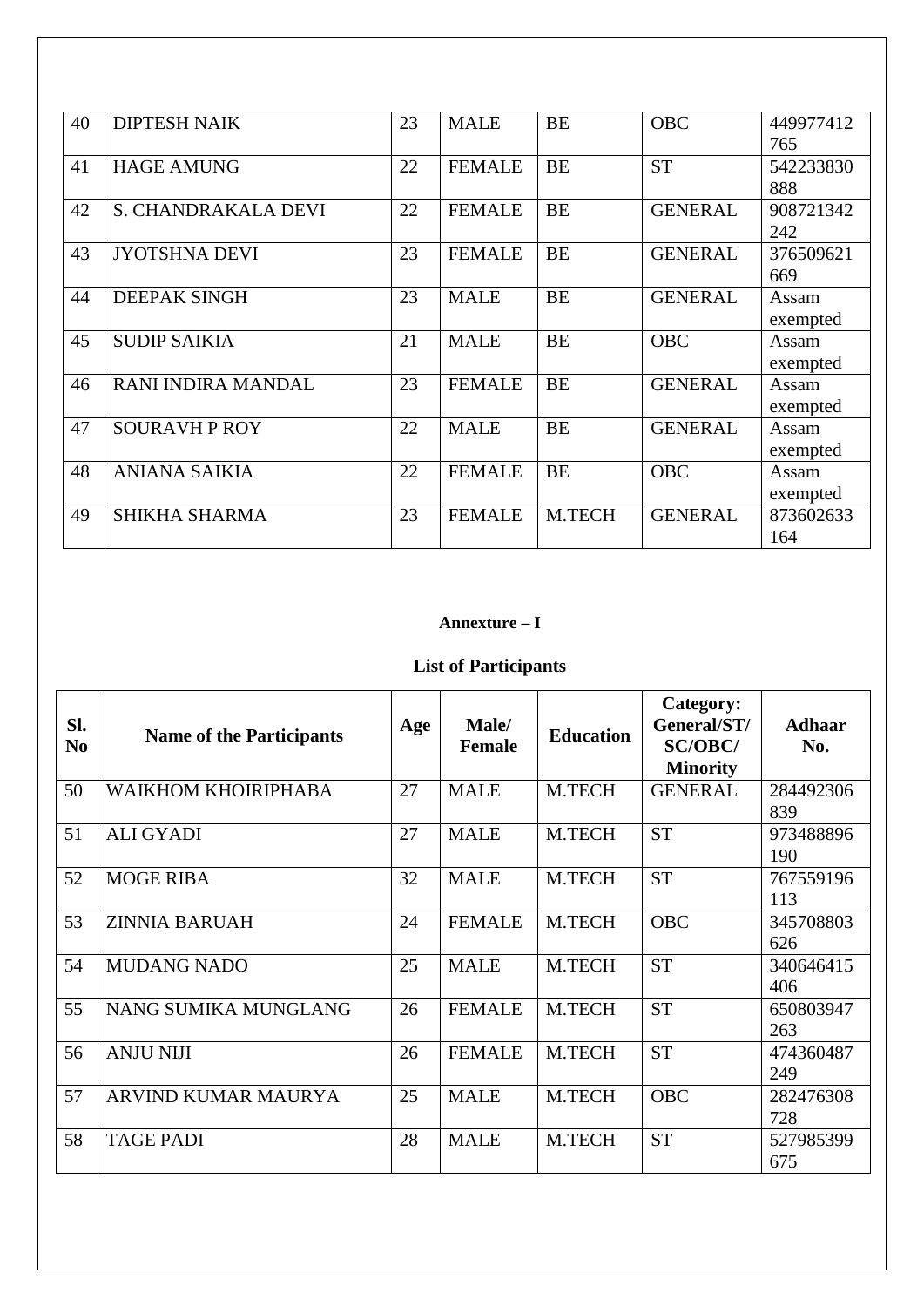| 59 | <b>ATUL POCHANI</b>       | 23 | <b>MALE</b>   | <b>MCA</b> | <b>OBC</b>     | Assam            |
|----|---------------------------|----|---------------|------------|----------------|------------------|
|    |                           |    |               |            |                | exempted         |
| 60 | <b>JOHNMONI BEZBARUAH</b> | 22 | <b>MALE</b>   | <b>MCA</b> | <b>OBC</b>     | Assam            |
|    |                           |    |               |            |                | exempted         |
| 61 | <b>RAKESH SAHANI</b>      | 24 | <b>MALE</b>   | M.TECH     | <b>OBC</b>     | 290853890        |
|    |                           |    |               |            |                | 960              |
| 62 | <b>ZAHID AHMED</b>        | 28 | <b>MALE</b>   | M.TECH     | <b>GENERAL</b> | 772319059        |
|    |                           |    |               |            |                | 068              |
| 63 | <b>SRIKANT RAI</b>        | 26 | <b>MALE</b>   | M.TECH     | <b>GENERAL</b> | 496927218        |
|    |                           |    |               |            | <b>ST</b>      | 772              |
| 64 | <b>LICHA CHUMPI</b>       | 26 | <b>FEMALE</b> | M.TECH     |                | 802083012<br>382 |
| 65 | PREETI CHOUDHARY          | 24 | <b>FEMALE</b> | M.TECH     | <b>GENERAL</b> | 551849839        |
|    |                           |    |               |            |                | 653              |
| 66 | <b>KABITA KUMARI</b>      | 23 | <b>FEMALE</b> | M.TECH     | <b>OBC</b>     | 955227944        |
|    |                           |    |               |            |                | 025              |
| 67 | <b>ANIL CHAMUAH</b>       | 27 | <b>MALE</b>   | M.TECH     | <b>OBC</b>     | A/F              |
| 68 | <b>SHIVNATH RAI</b>       | 26 | <b>MALE</b>   | M.TECH     | <b>OBC</b>     | 924607227        |
|    |                           |    |               |            |                | 961              |
| 69 | YABOM YUTO                | 24 | <b>FEMALE</b> | M.TECH     | <b>ST</b>      | 403992005        |
|    |                           |    |               |            |                | 289              |
| 70 | NANG ANIJA MANLONG        | 23 | <b>FEMALE</b> | M.TECH     | <b>ST</b>      | 975564080        |
|    |                           |    |               |            |                | 676              |
| 71 | SHRISTY KR. SHARMA        | 25 | <b>MALE</b>   | M.TECH     | <b>OBC</b>     | 736041011        |
|    |                           |    |               |            |                | 294              |
| 72 | <b>BALO BOGO</b>          | 25 | <b>MALE</b>   | M.TECH     | <b>ST</b>      | 597528005        |
|    |                           |    |               |            |                | 052              |
| 73 | L. BOBINSON SINGHA        | 27 | <b>MALE</b>   | M.TECH     | <b>OBC</b>     | A/F              |
| 74 | <b>CHRISTOPER G.</b>      | 23 | <b>MALE</b>   | M.TECH     | <b>ST</b>      | A/F              |
|    | PAULTHANGLEN              |    |               |            |                |                  |
| 75 | <b>BIDYARANI MAIBAM</b>   | 24 | <b>FEMALE</b> | Ph.D       | <b>OBC</b>     | 817241773        |
|    |                           |    |               |            |                | 014              |

**\*\* A/F – Adhaar applied-for (The candidtes are yet to receive their respective adhaar**